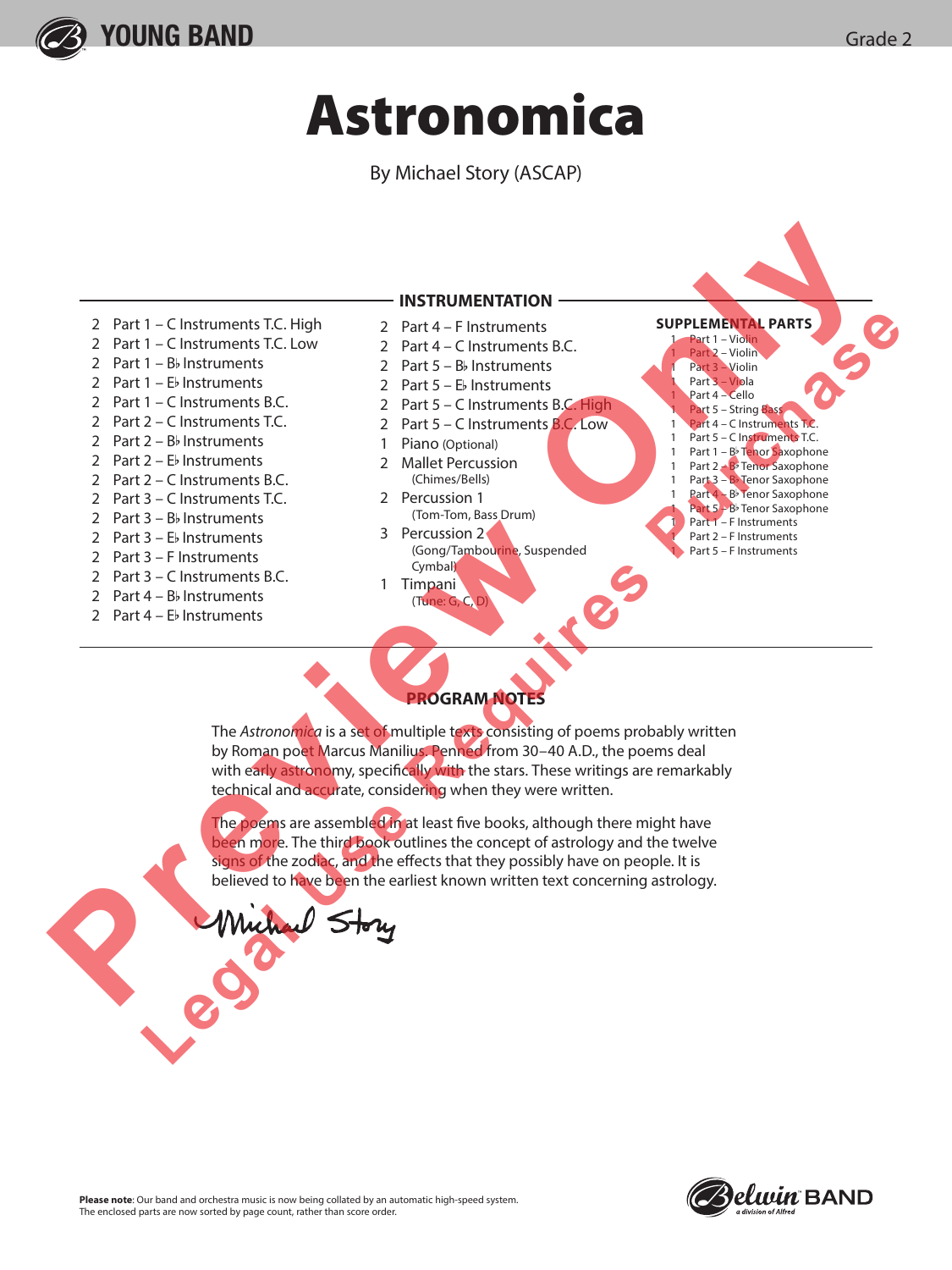### **A NOTE FROM THE EDITOR**

We hope you find these versatile pieces a welcome addition to your music library. With homogeneous instrument use, there will be crossed voices, so be sure that students adjust dynamics so the melody is always heard. In an effort to support completely flexible instrumentation, the following editorial accommodations are included to address potential challenges.

#### **C Parts:**

- Parts are included for both high and low C treble-clef instruments for Part 1. These parts are combined into one staff in the score, but the parts are printed separately.
- Parts are included for both high and low C bass-clef instruments for Part 5. These parts are combined into one staff in the score, but the parts are printed separately.

#### **B**b **Parts:**

- Parts 1 and 2 may have notes that go above the break for clarinet. Alternative lower notes wi not be provided.
- Parts 3-5 may have notes that go above the break for clarinet. Alternative lower notes are provided in those instances.
- Parts that have more challenging ranges include optional lower or higher notes for trumpet and baritone T.C.
- Separate parts for tenor saxophone are included but do not appear on the score. For this series, the range will extend to include a written D below the staff. show the state of the thing the material when the two states potential changes.<br> **Channel commodiation as the final control of the particular common the particular common the particular common the particular common the par** combined into one staff in the score, but the parts are printed separately.<br>
The are included for both high and low C base-def instruments for Parts 3.<br>
Combined into one staff in the score, but the parts are printed separ

#### **Divisi:**

- Where appropriate, some parts may have multiple notes, however, they will not be marked with *div.* Where this occurs, assign the most appropriate notes for your students.
- To reduce clutter, a2's will also not be used. When a single note appears after a divisi, all players should play.

#### **String Parts:**

- To help students have more success playing in unfamiliar keys, fingerings and bowings are clearly marked.
	- A dash (–) indicates a shift to a new position
- Some slur/bow markings may differ from the wind parts to accommodate bowing patterns.
- String parts will include *div.* markings where appropriate when there are multiple notes

**Please note:**

• In order to achieve rhythmic clarity, the bass drum part should be played with a hard mallet rather than a standard one. Timpani sticks could also be used.

In measures 35–42, if you have sufficient instrumentation, I recommend that only the woodwinds and bells play. The upper octaves are preferred.

• The caesura in measures 4 and 6 should be observed by everyone except the timpani, which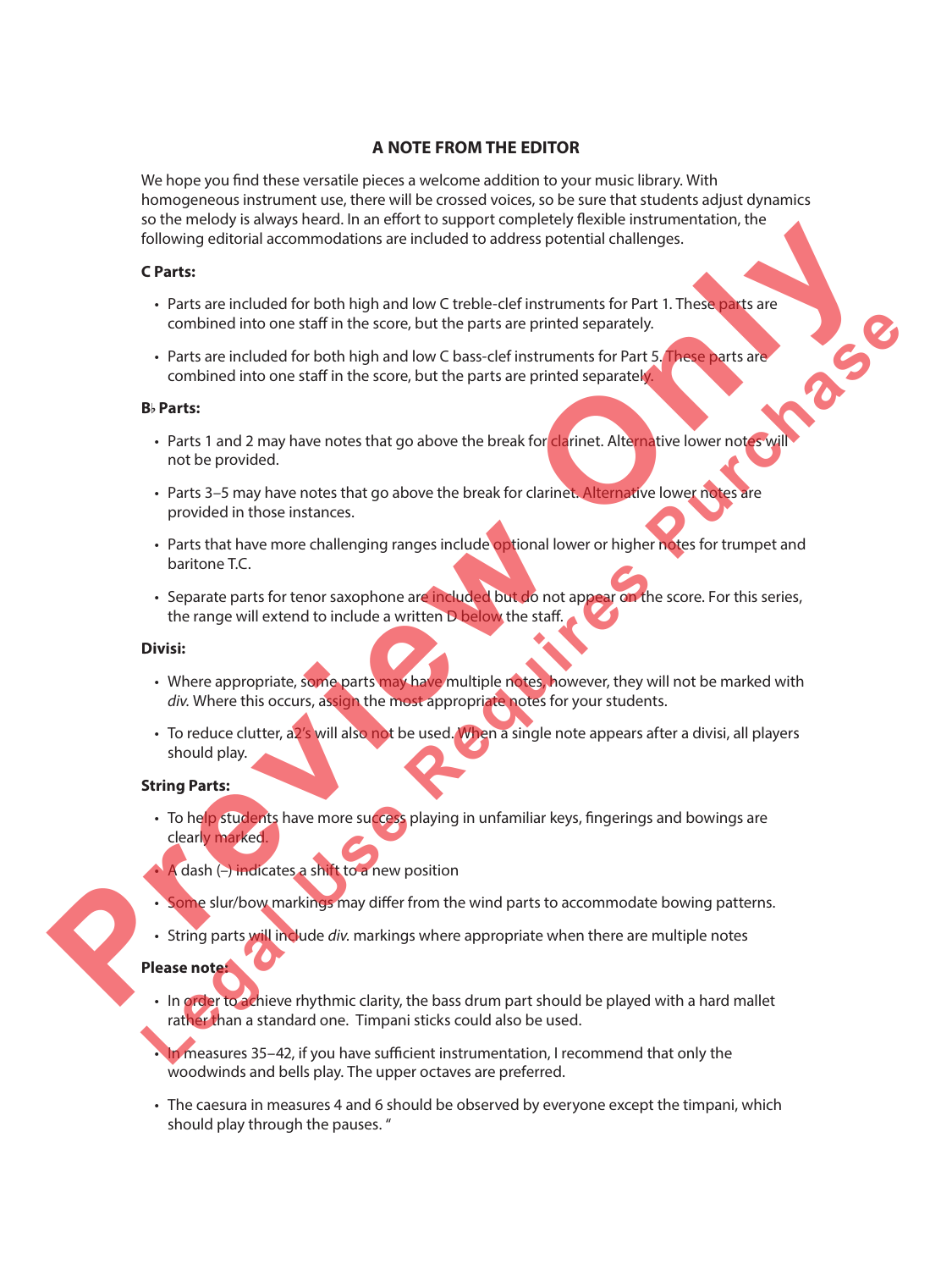# **Astronomica**



a division of ALFRED MUSIC All Rights Reserved including Public Performance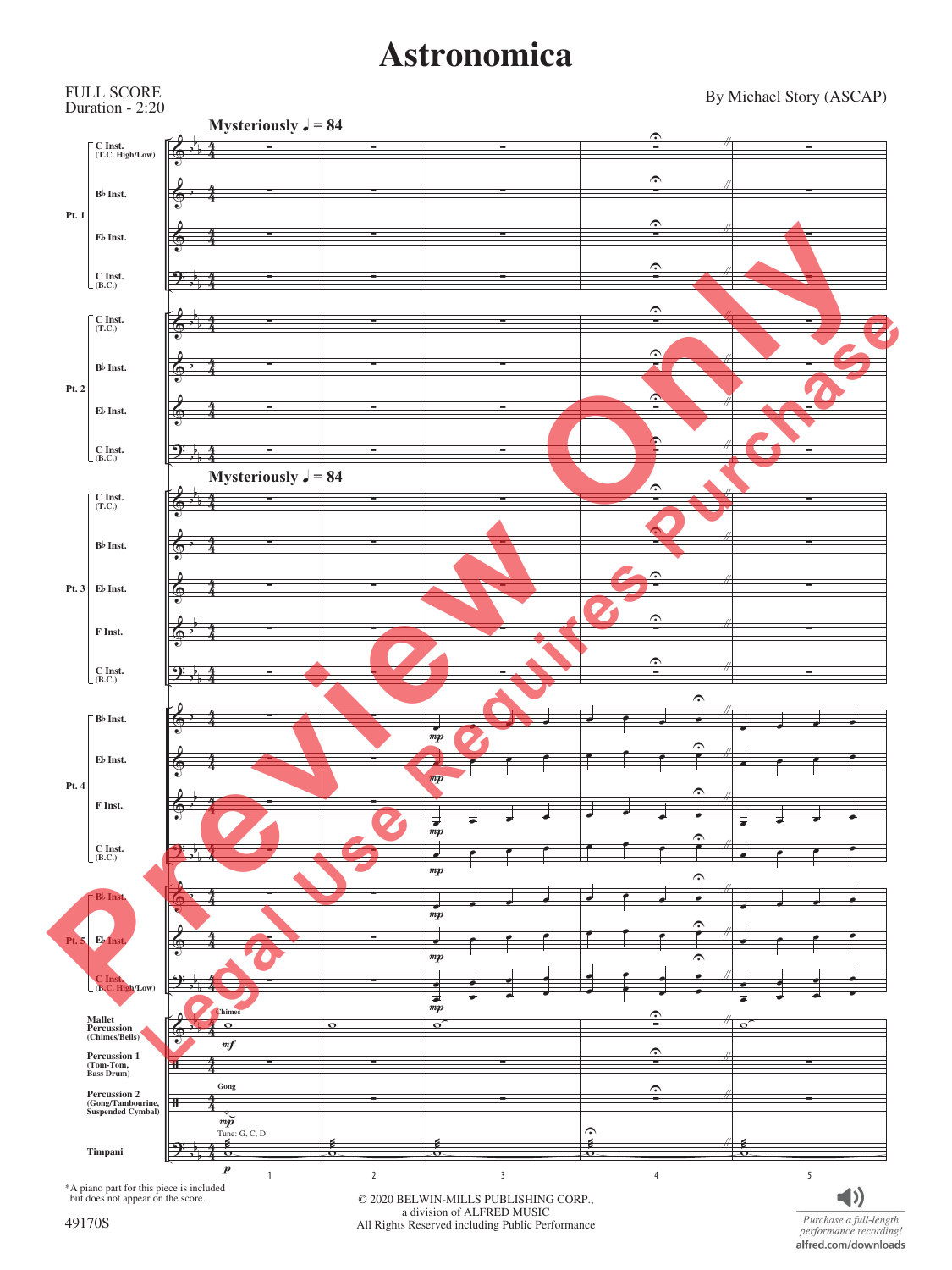

49170S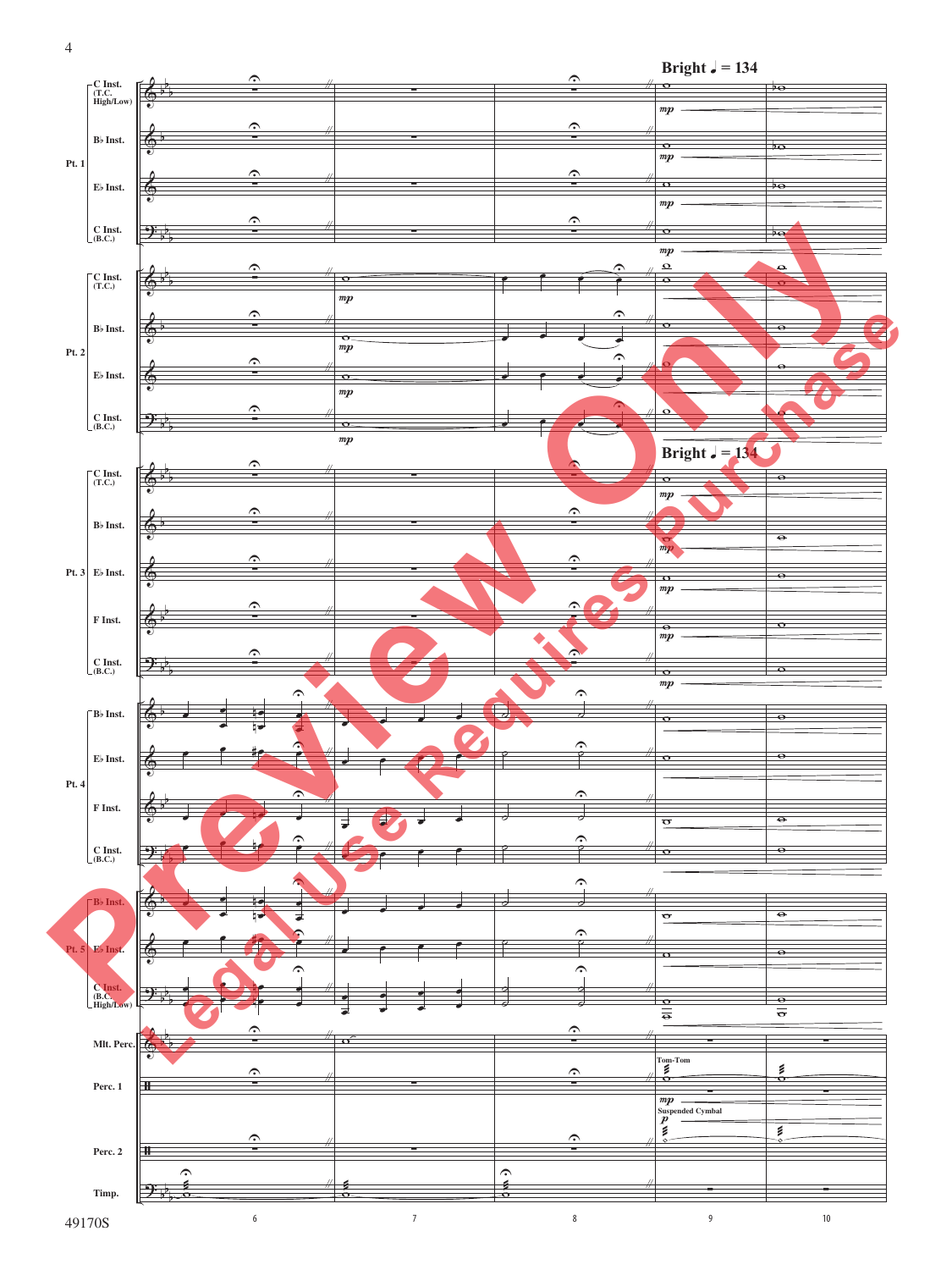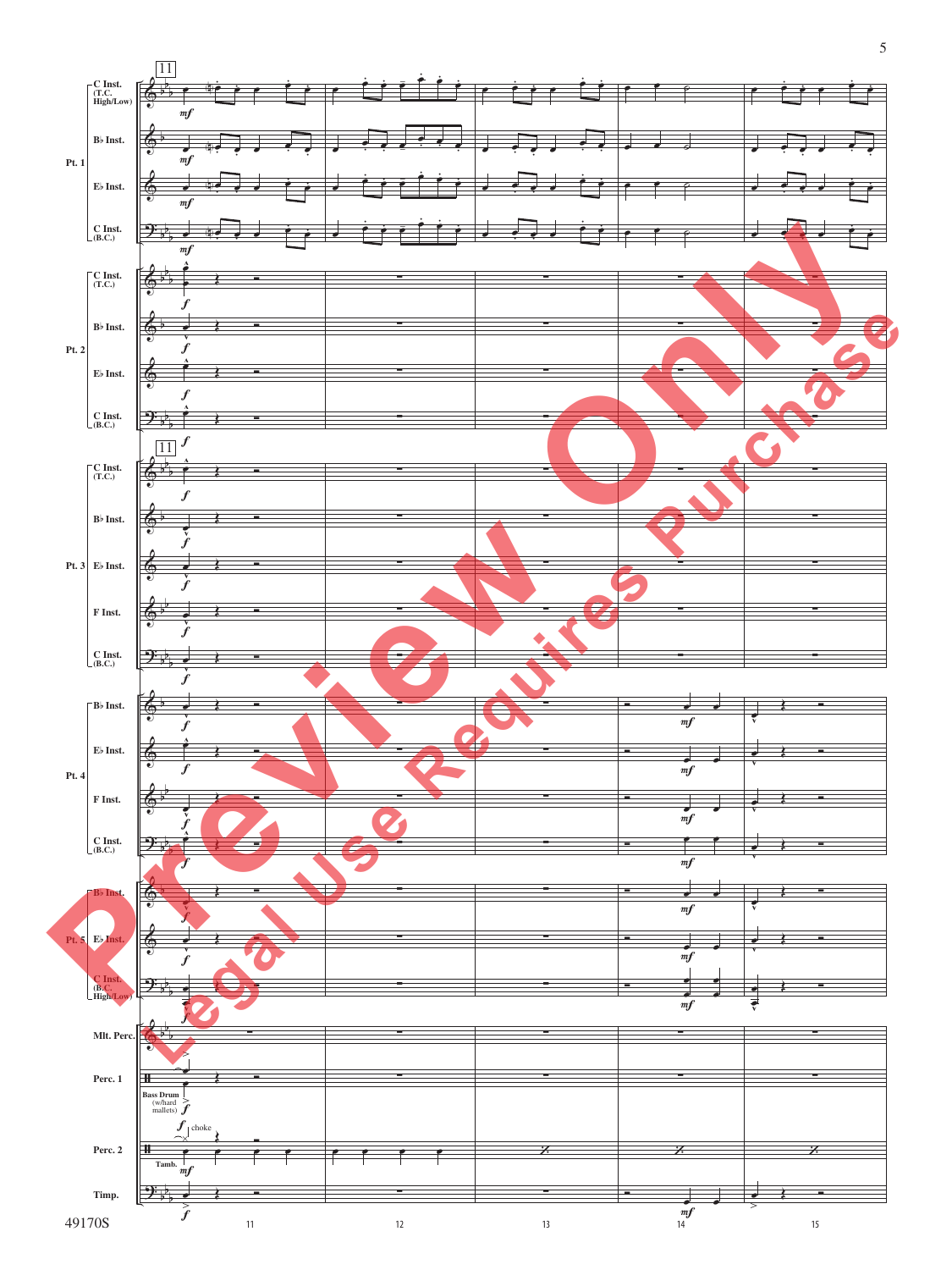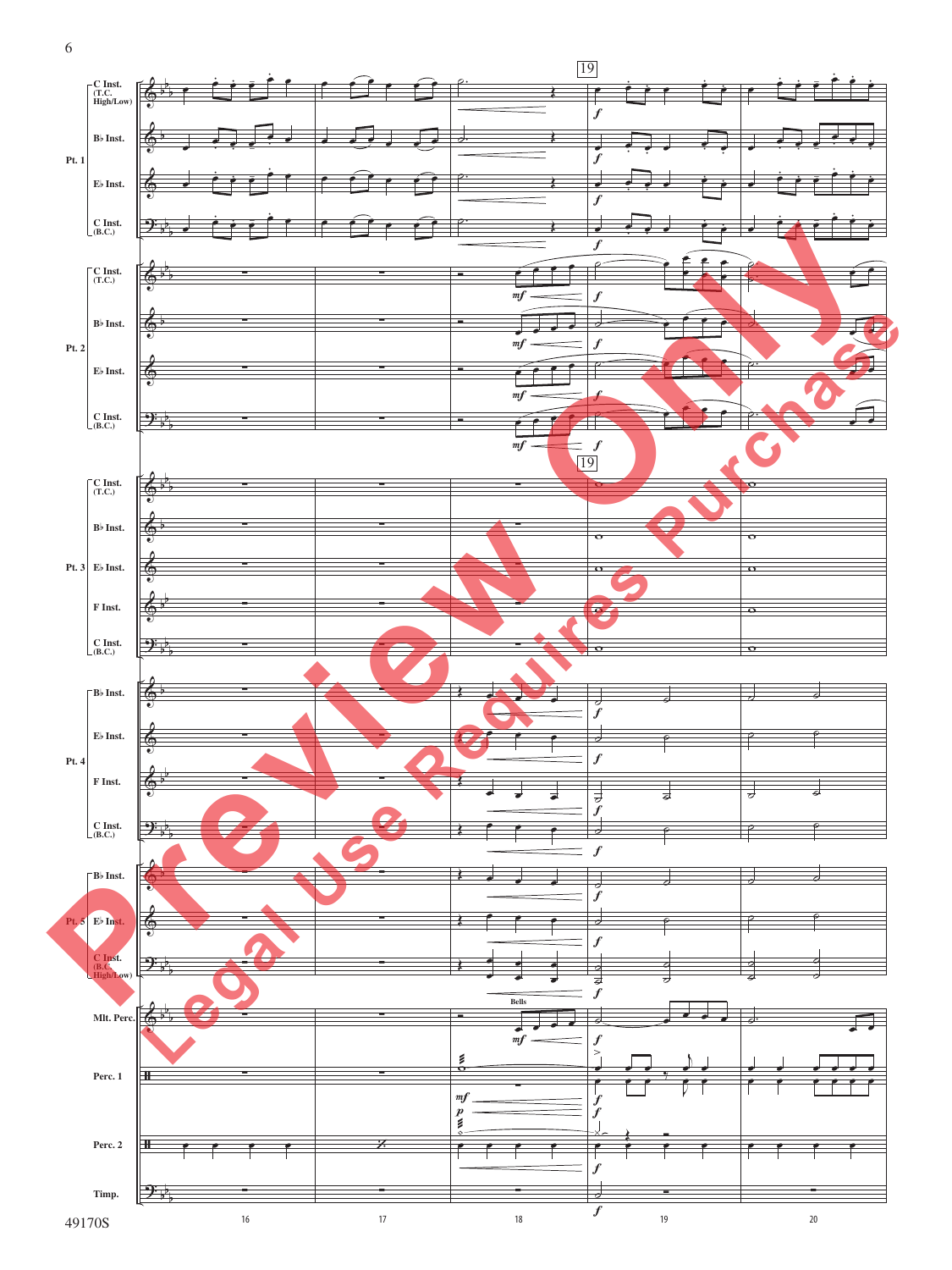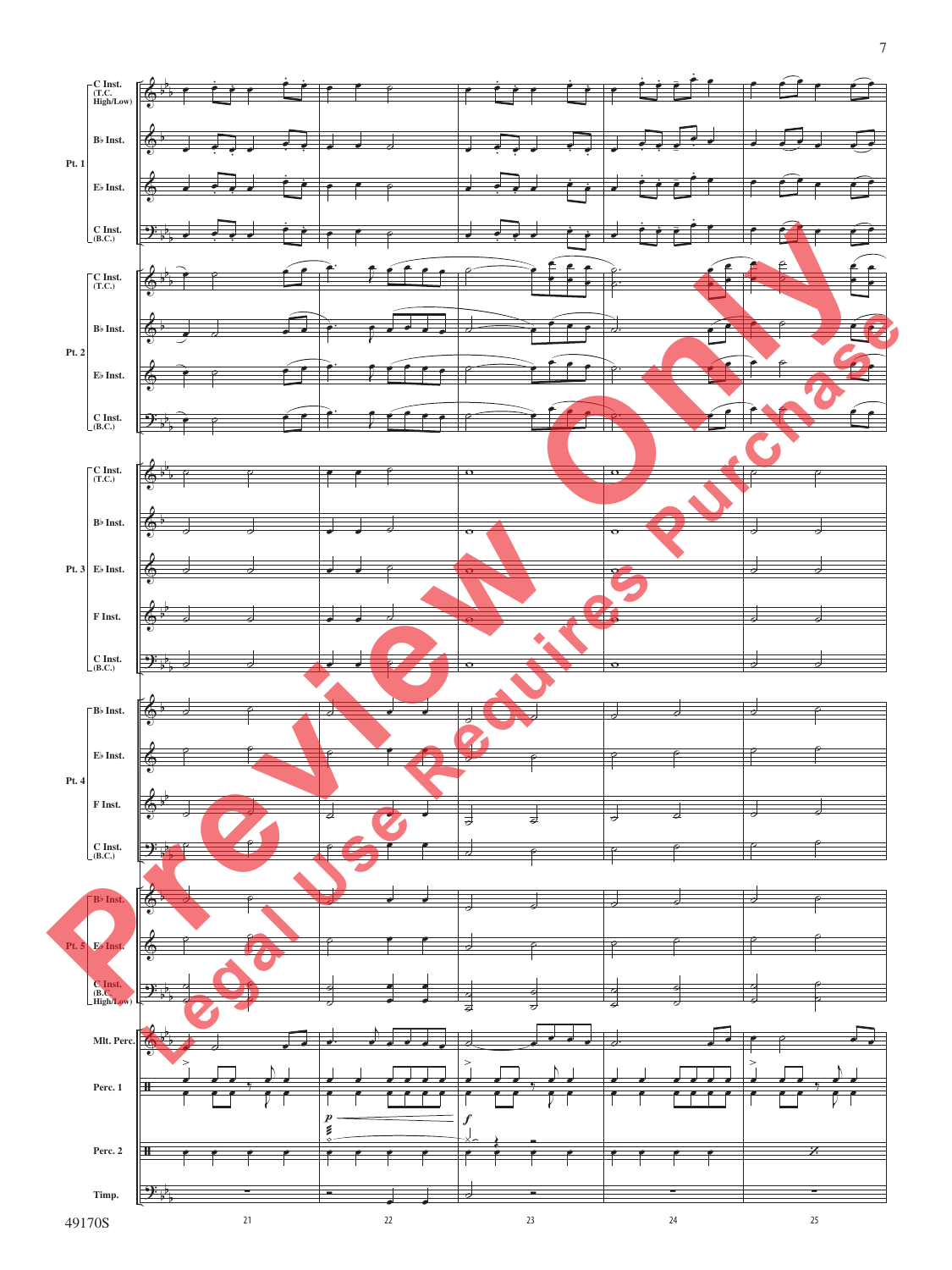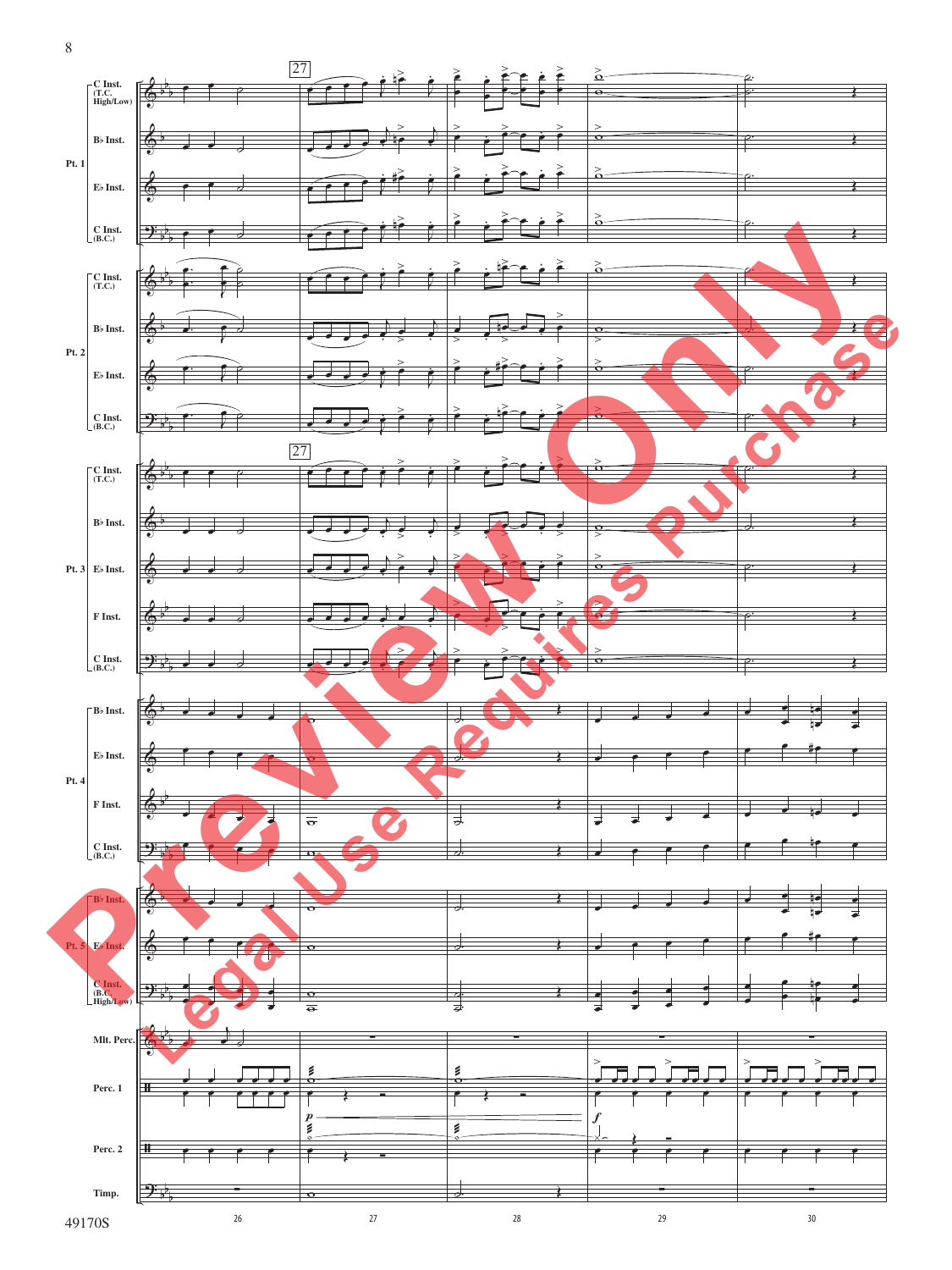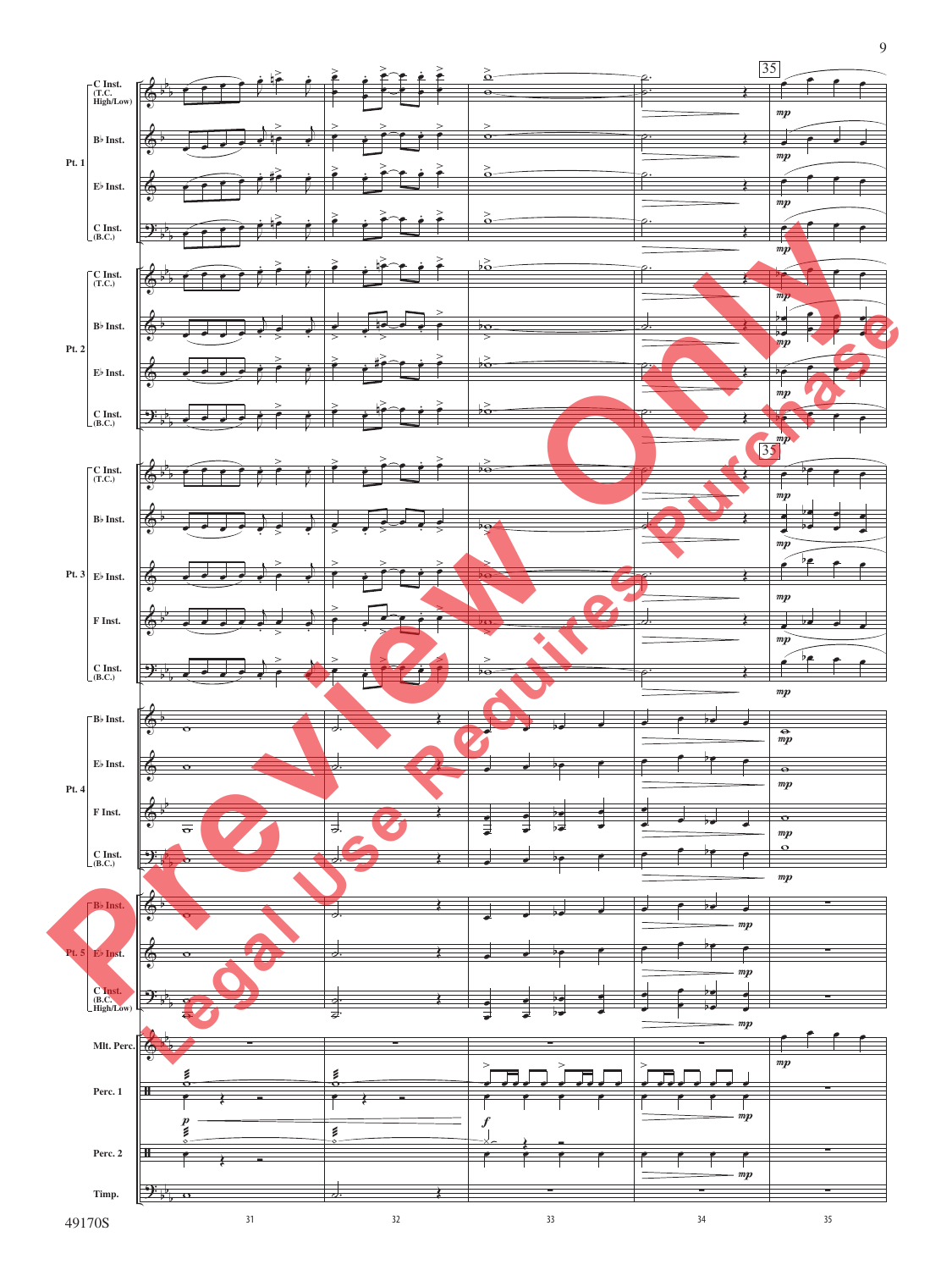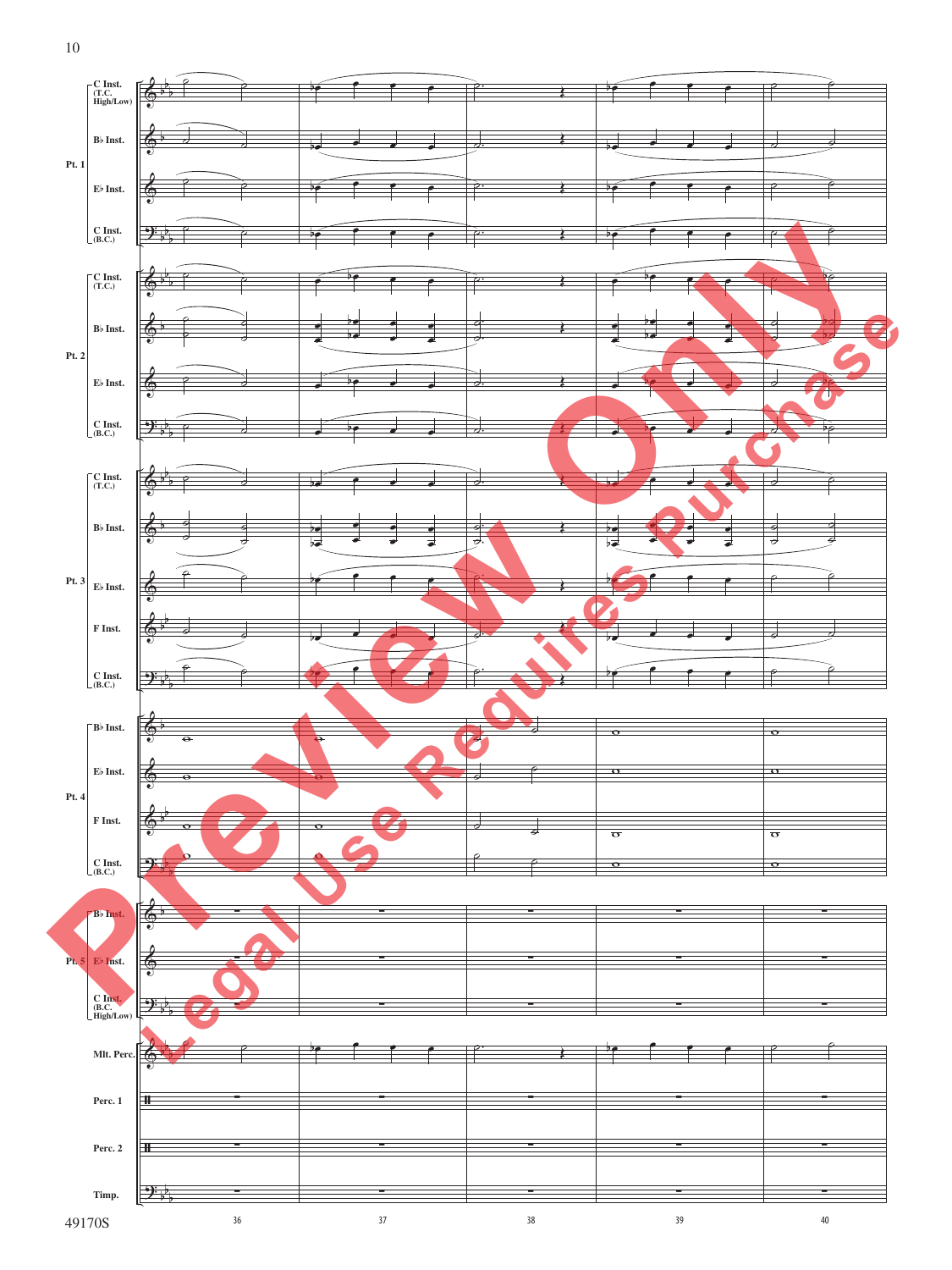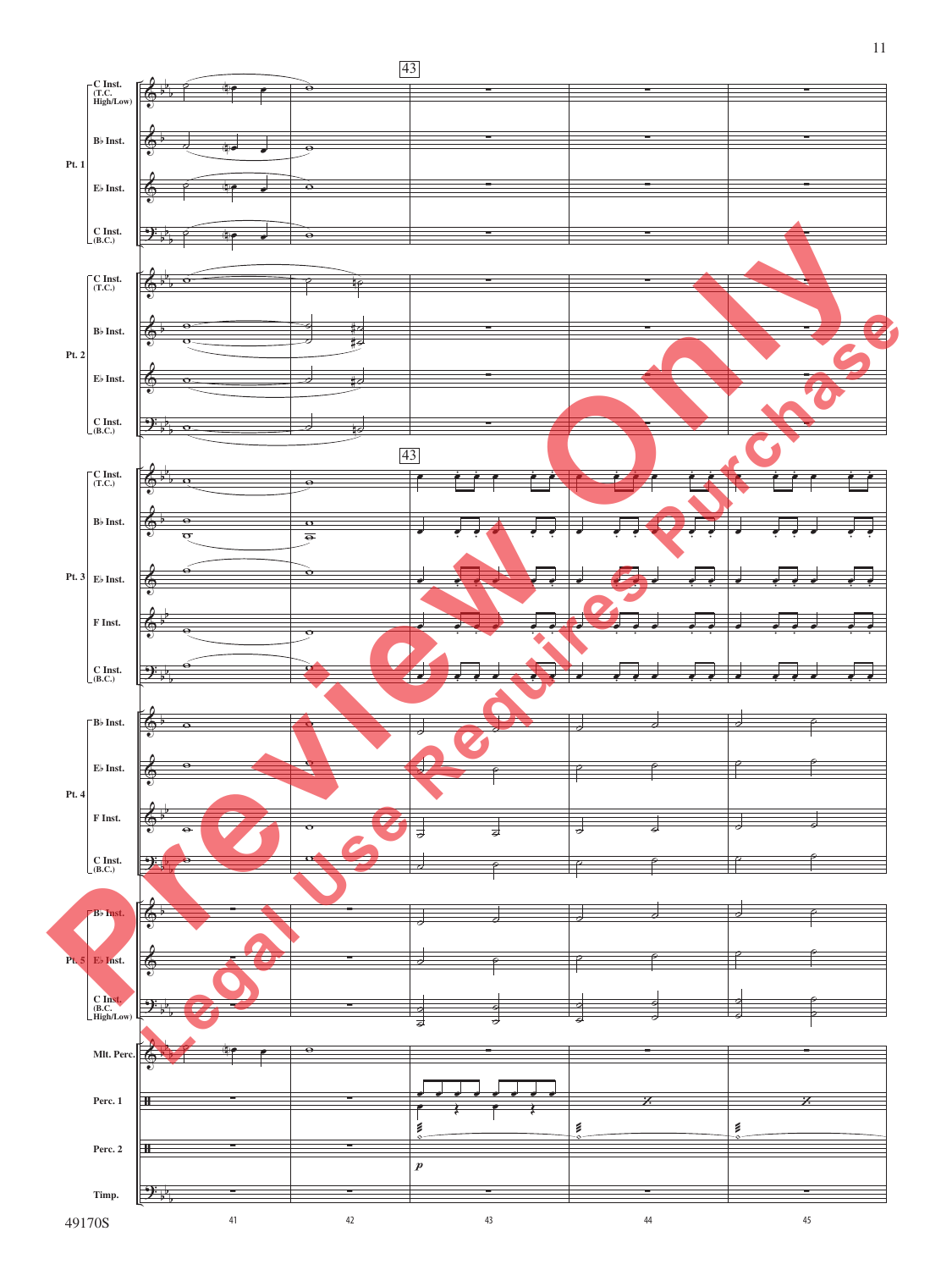

 $12\,$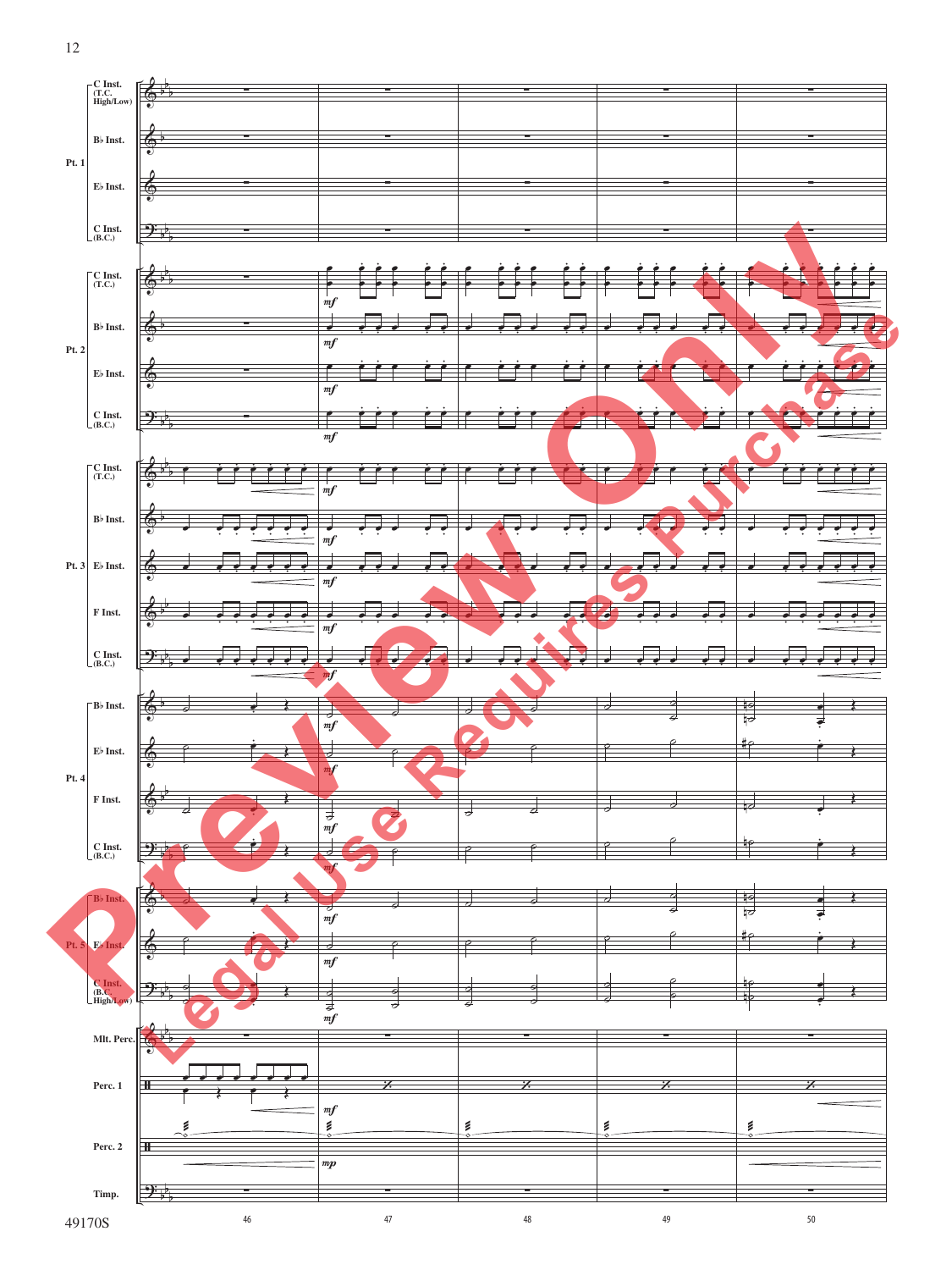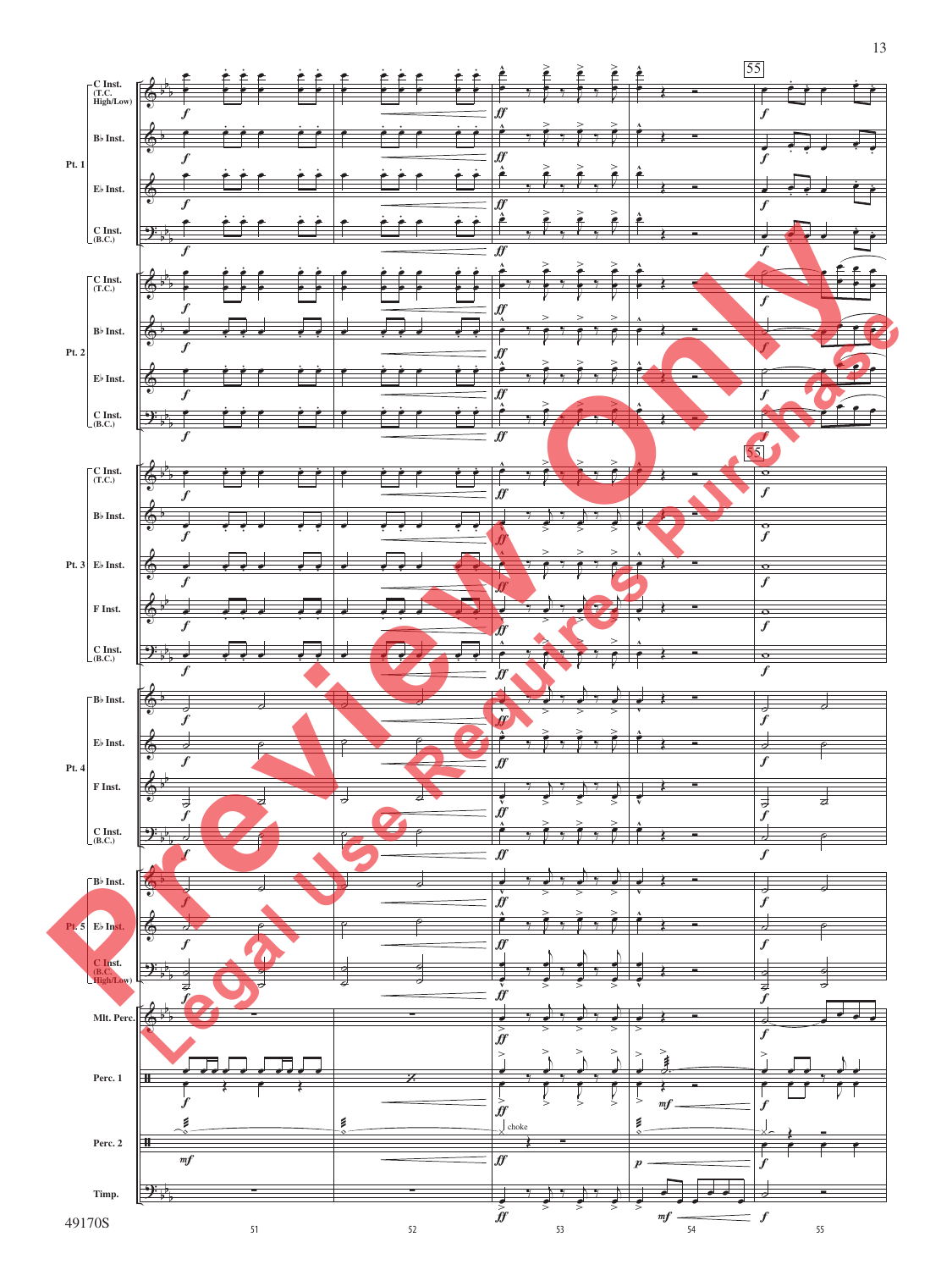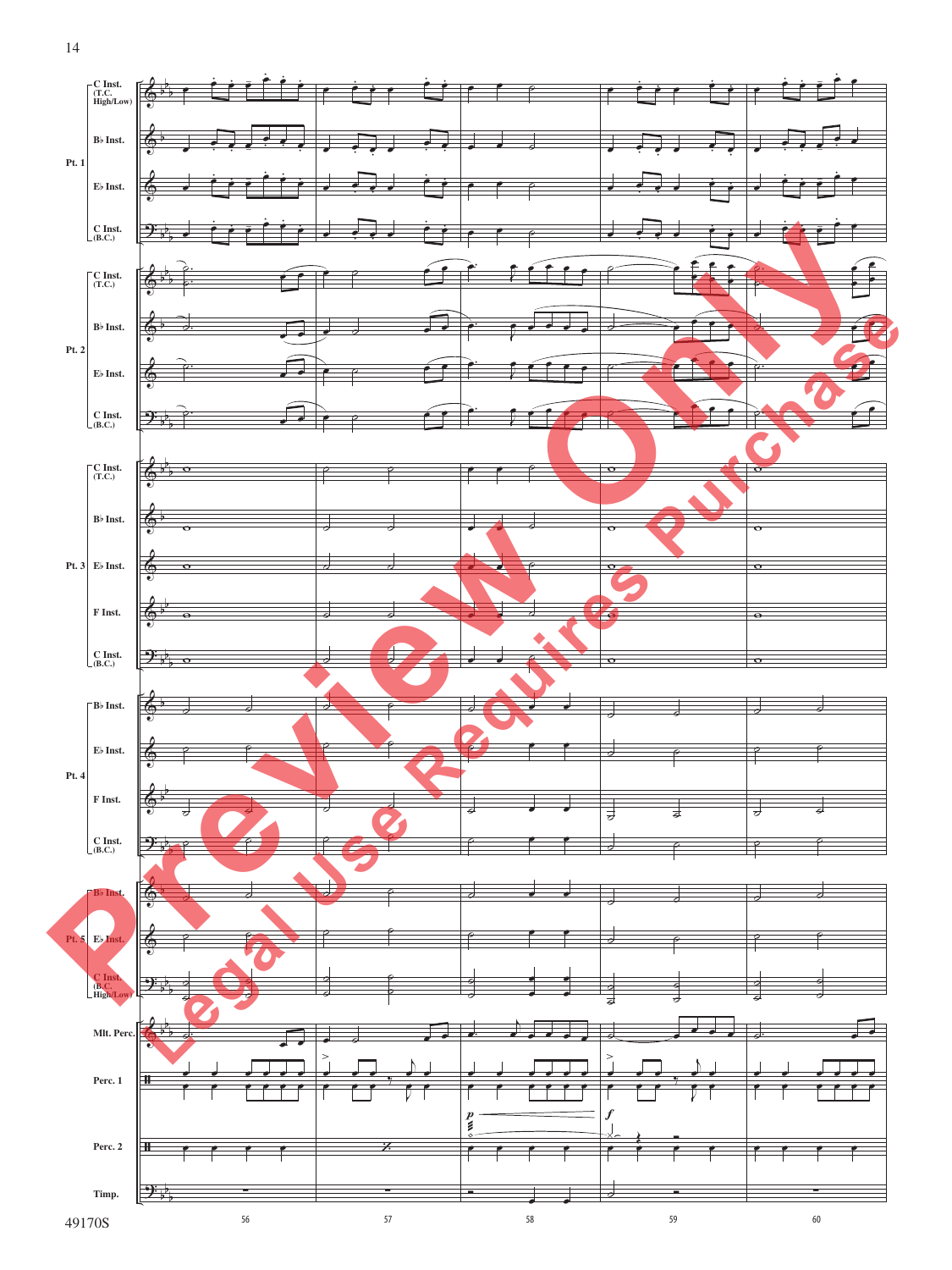